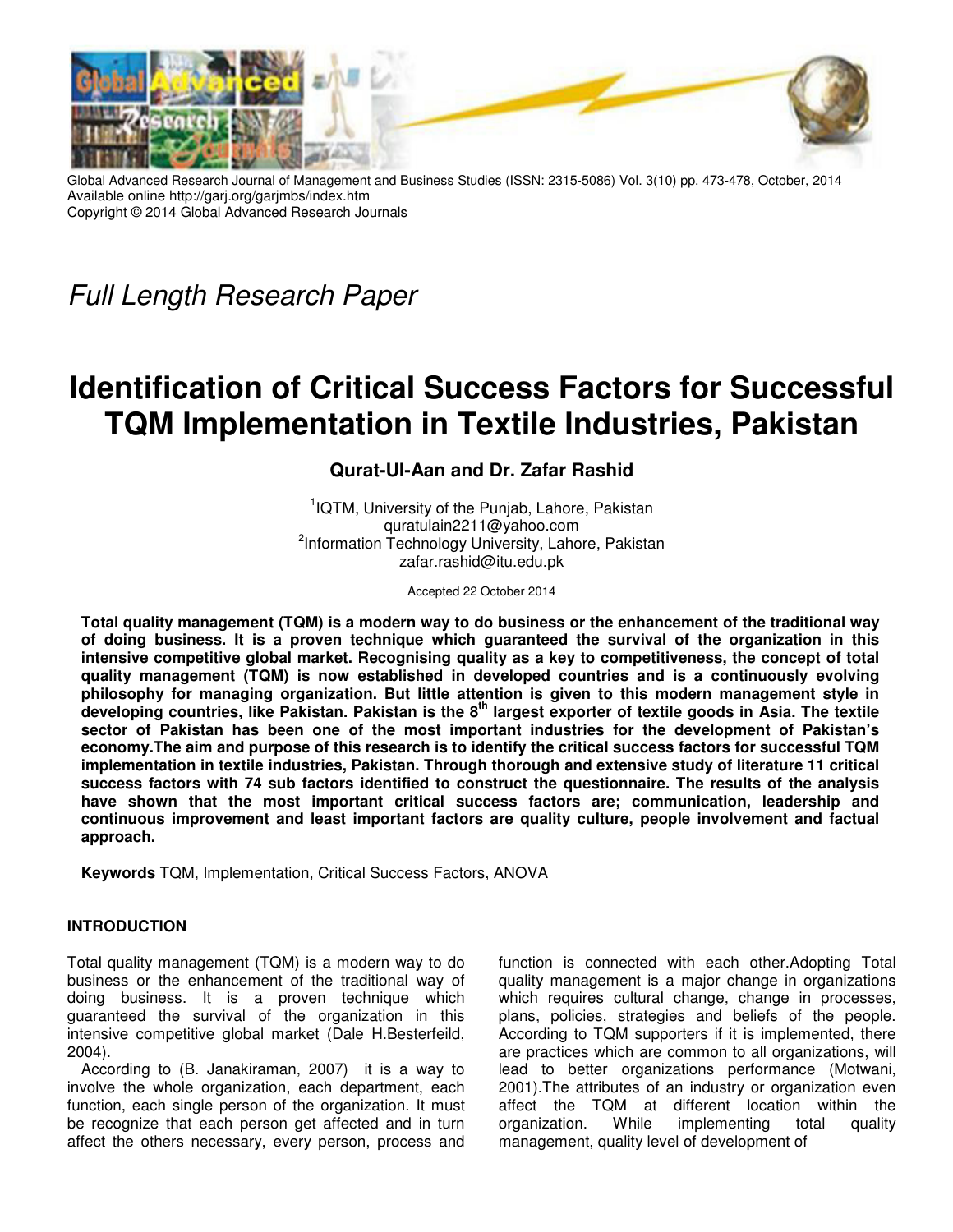| <b>Authors</b>              | <b>Critical Success Factors</b>                                                                                                                                                                                                                                                                                                                                                                                                              |
|-----------------------------|----------------------------------------------------------------------------------------------------------------------------------------------------------------------------------------------------------------------------------------------------------------------------------------------------------------------------------------------------------------------------------------------------------------------------------------------|
| (M.Terziovski,<br>2000      | 1 Leadership support 2 Staff involvement 3 Availability of money 4 Available information 5 Customer involvement<br>6Supplier involvement 7Government assistance                                                                                                                                                                                                                                                                              |
| (Idris, 2001)               | 1 Culture 2 Trust 3 Teamwork4 Employment continuity 5 Education and training 6 Top management leadership for<br>quality and continuous improvement 7Employee involvement 8Customer satisfaction/involvement                                                                                                                                                                                                                                  |
| (Motwani, 2001)             | 1Top management commitment 2Quality measurement and benchmarking 3Process management 4Product<br>design 5Employee training and empowerment 6Vendor quality management 7Customer involvement and<br>satisfaction                                                                                                                                                                                                                              |
| (Jiju Antony, 2002)         | 1Training and education 2Quality data and reporting 3Management commitment 4Customer satisfaction<br>orientation 5 Role of the quality department 6 Communication to improve quality 7 Continuous improvement                                                                                                                                                                                                                                |
| (Baidoun, 2003)             | 1 Leadership and top management commitment 2 People management 3 Middle management involvement<br>4Training and education 5Reward and recognition 6Team work 7Quality policy 8Communication 9Supplier<br>management 10Accredited quality management system 11Organizing for quality 12Managing by process<br>13Benchmarking 14Self assessment 15Cost of quality 16 Quality control techniques 17Measuring customer<br>wants and satisfaction |
| (Nawal<br>Gherbal,<br>2012) | 1 Management commitment and leadership 2 Teamwork 3 Training and education 4 Communication 5 Customer<br>focus 6Employee involvement and participation 7 Culture                                                                                                                                                                                                                                                                             |
| (Norhayati Zakuan,<br>2012) | 1Management commitment and leadership 2Continuous improvement 3Total customer satisfaction 4Employee<br>involvement 5Training 6Communication 7teamwork                                                                                                                                                                                                                                                                                       |

Comparative list of critical factors of TQM identified from literature review

#### **Table 3.2** Likert Scale

| <b>Item</b>  | Crucial | <b>Very important</b> | Important | Least<br>important | Not important |
|--------------|---------|-----------------------|-----------|--------------------|---------------|
| <b>Scale</b> | ∽       |                       |           |                    |               |

**Table 4.3** Ranking of Critical Success Factors on the basis of importance

| Rank<br><b>Factor</b> |                        | <b>Mean Score</b> |  |  |
|-----------------------|------------------------|-------------------|--|--|
|                       | Communication          | 4.28              |  |  |
| 2                     | Leadership             | 4.20              |  |  |
| 3                     | Continuous             | 4.1               |  |  |
|                       | improvement            |                   |  |  |
| 4                     | Process approach       | 4.02              |  |  |
| 5                     | System approach        | 4.021             |  |  |
| 6                     | Customer focus         | 4.013             |  |  |
|                       | Training and education | 4.01              |  |  |
| 8                     | Supplier relationship  | 4.00              |  |  |
| 9                     | Factual approach       | 3.98              |  |  |
| 10                    | Involvement of people  | 3.90              |  |  |
| 11                    | Culture                | 3.85              |  |  |

organization must be taken in consideration, because this is the important factor which tells you about what method of implementation should be used here (Robin Mann, 1995).

It's a new trend in organizations that managements are moving toward total quality management to achieve positive business benefits like customer satisfaction,

quality of products, less cost due to less rework, scrape or repair and high profits (K.-S. Chin, 2002).Researchers and organizations manager have worked on this area and find out elements for successful implementation. Various studies have been conducted to find out those critical success factors which are necessary for successful implementation manager must find out that what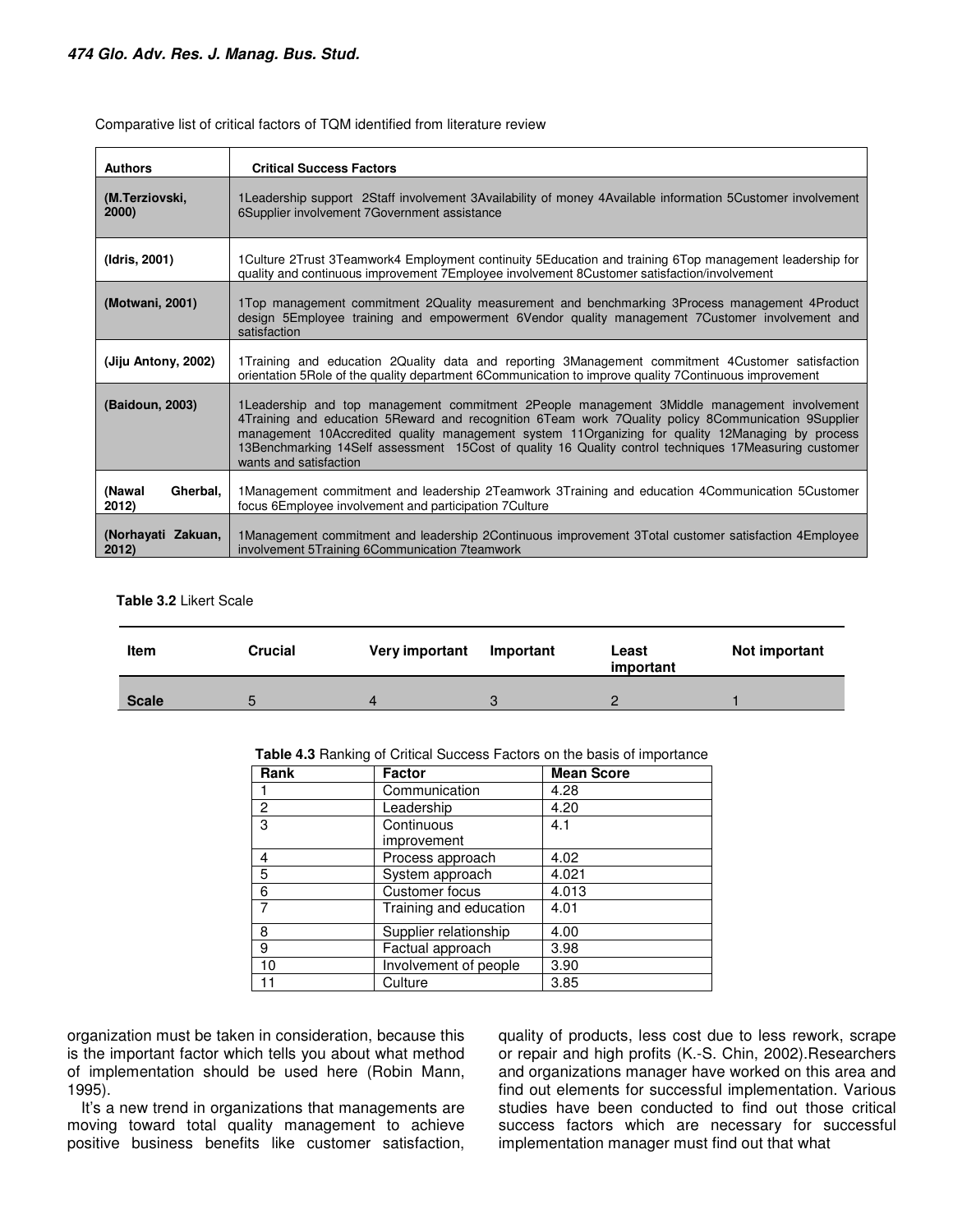

The means ranking and their means can also be shown by the help of bar chart.

**Fig.4.1** Bar graph of critical success factors

elements are necessary to convert organizational culture into quality culture (Francisco Jose Conca, 2004).Many organizations have less knowledge about critical success factors, so it halted the way toward successful and effective implementation of TQM in these organizations. An organization to convert into quality organization depends on the extent to which quality practices in the organization are practicing. These practices are necessary but insufficient for successful TQM implementation. So, a study must be conducted to find out critical success factors in TQM implementation because TQM benefits and results have wide range of variations (Idris, 2001).Many managers do not understand the TQM concepts fully and they don't know which elements are critical for TQM implementation (Jiju Antony, 2002).TQM must be tailored according to organization culture and their needs. There is not one best method to implement it, but the best one is that which is according to organizations needs and demands (M.Terziovski, 2000).

This paper identifies critical success factors for successful TQM implementation in Textile industries, Pakistan.

#### **METHODOLOGY**

Research methodology is very important and helpful to guide the researches that what steps they should take to achieve the research objectives. Research methodology can be viewed as a process to achieve the research objectives. This is an important aspect of the research. The survey was conducting through electronic mail and personal visit to the organizations. 300 questionnaires were distributed all over the Pakistan textile mills. From them we got 160 responses ten responses were incomplete and not usable. So we used 150 usable responses for analysis with the response rate of 50% which was beyond the expectations.

It was ensured that questionnaire was filled by the person responsible for the quality in the company. They were mainly quality managers and also the other managers who have the first hand information about the quality activities and its status in their businesses. The questionnaire contained 11 critical success factors with 5- 6 sub factors to determine the TQM implementation. All these factors have been extracted from the previous conducted studies only three new factors are also added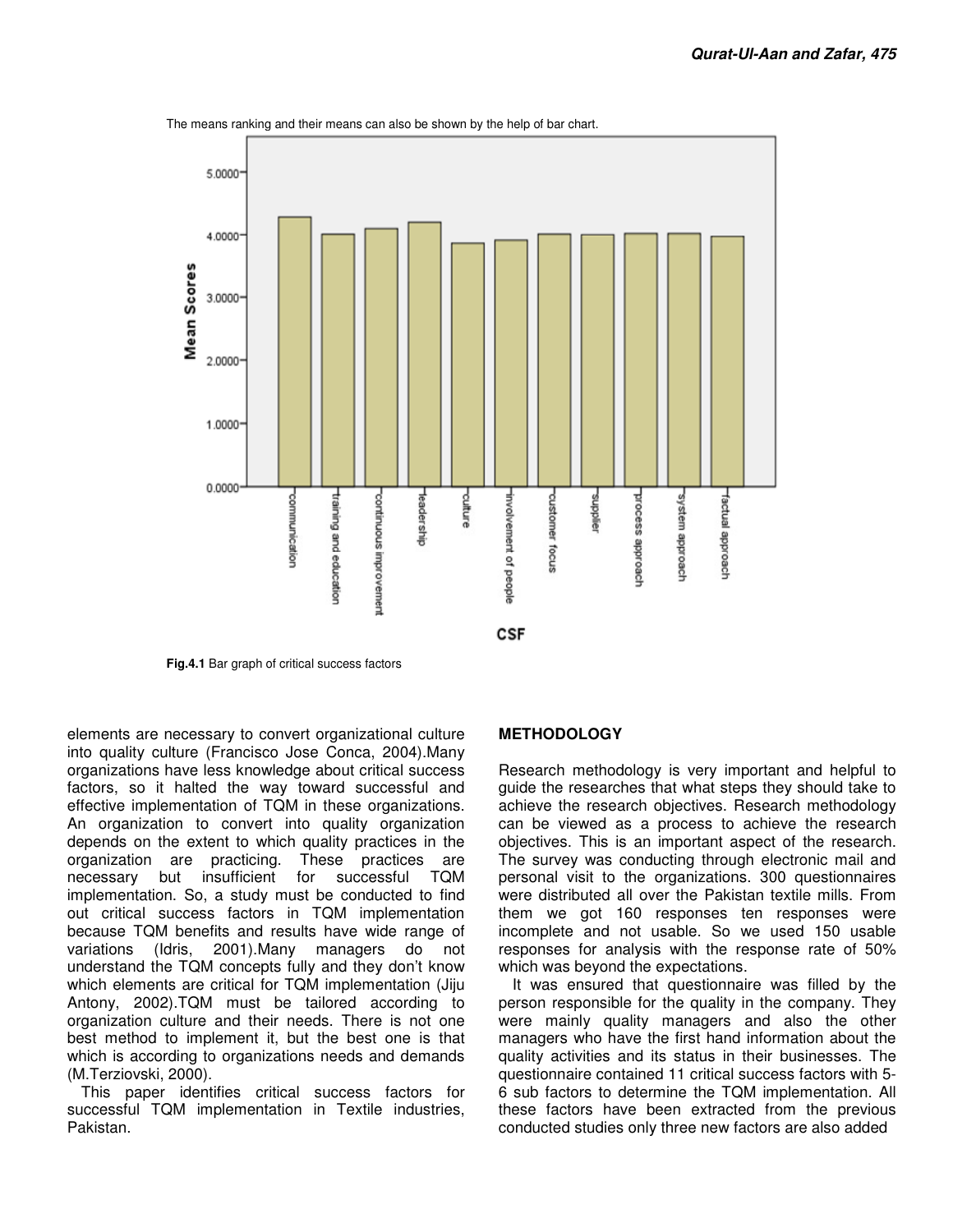#### **Table.4.7**. One-way ANOVA results

**Conrect** 

| <b>OLUIES</b>         |                |      |             |       |      |  |
|-----------------------|----------------|------|-------------|-------|------|--|
|                       | Sum of Squares | ldf  | Mean Square |       | Sia. |  |
| <b>Between Groups</b> | 22.027         |      | 2.203       | 9.437 | .000 |  |
| <b>Within Groups</b>  | 382.574        | 1639 | .233        |       |      |  |
| Total                 | 404.600        | 1649 |             |       |      |  |



from quality principles, process approach, system approach and factual approach.

# **Questionnaire factors**

- 1. Leadership/ Team of experts<br>2. Customer focus
- Customer focus
- 3. Culture
- 4. Continuous improvement
- 5. Training awareness of human resource
- 6. Communication<br>7. Supplier relation
- Supplier relationship
- 8. People involvement
- 9. Process approach
- 10. System approach
- 11. Factual approach

The questionnaire was built by using closed questions, it had two sections

Section1: general information about industry like, name, size, product, respondent name, designation etc.

Section 2: 11critical success factors of TQM including 74 sub factors

The questionnaire was developed in English which was easy to understand, respond and also to record. Close ended questions were used because they are easy to respond and time saving. There is no need to write extra neither researcher nor respondent. The respondents were asked to use likert scale to give importance according to their perception as shown in table 3.2

The collected responses then analysed by using SPSS statistics 20. A reliability test, descriptive analysis, ANOVA, t-test, and one way correlation analysis carried out to check the constructed hypothesis.

# **DISCUSSION OF RESULTS:**

From these results it is shown that of these 11 factors 3 factors *Communication*, *Leadership*and *Continuous improvement* perceived to be most critical success factors with means of 4.28, 4.20 and 4.1 respectively.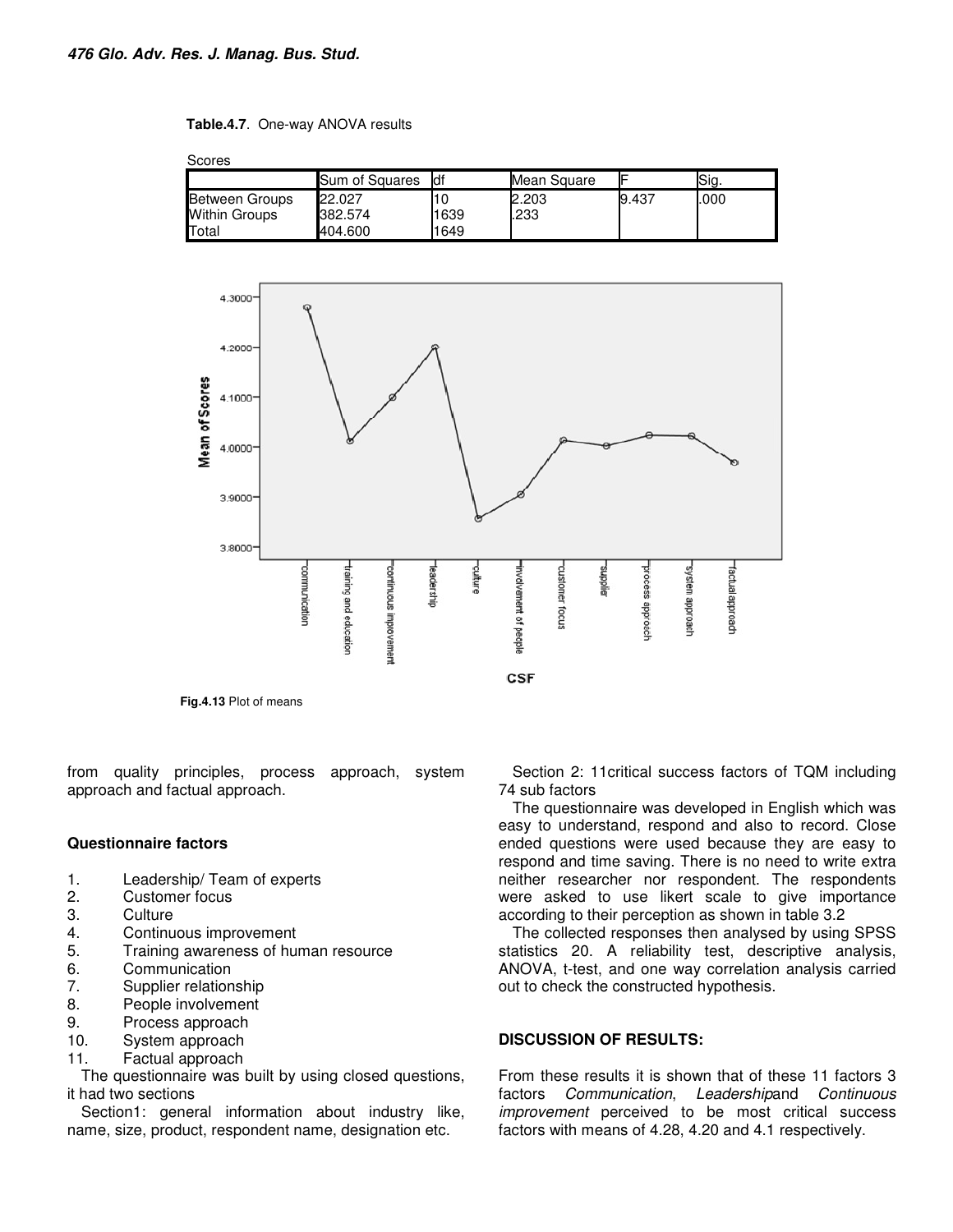And the least critical perceived factors are *Involvement of people* and *Culture* with 3.90 and 3.85 mean score. From this result it can be concluded that almost all respondent perceived these factors important for TQM implementation.

#### **Correlation Analysis between the Variables**

*H1: All the critical success factors have positive relationship with each other* 

There is no negative value in coefficient table so there is a positive relationship between all variables. Few variables have strong positive relationship like

Culture and people involvement have large positive relationship as the coefficient value is 0.571

• Supplier and process approach also have large positive relationship with the Pearson coefficient of 0.520

• Process approach and system approach also have large positive relationship with the coefficient value of 0.536

So, by the correlation test our first hypothesis (*H1: All the critical success factors have positive relationship with each other*) proved right, because there is positive relationship within all variables.

#### **Independent t-test**

*H2: There is no significant differences between perceived importance of small, medium (on each of TQM factors) and large companies.* 

In the first comparison between large and medium the Sig.(2-tailed) is 0.830 which is greater than 0.05 means there is no significant different between the mean score of large and medium sized organizations. In the second comparison between large and small sized organization Sig.(2-tailed) 0.538 which is greater than 0.05, it means there is also no significant difference between mean scores of large and small sized organization.

So, our hypothesis (*H2: There is no significant differences between perceived importance of small, medium (on each of TQM factors) and large companies*)proved right. Because from the independent ttest it is shown that there is no significant difference between mean scores of all three groups of organizations (large, medium, small). So we can conclude that organizations are giving the same importance to TQM irrespective to its size.

# **One way ANOVA**

*H3: All the factors of TQM have equal importance in the eyes of the respondents* 

In this dialogue box we check the significance value if it is

equal or less than 0.05 it means there are significant differences between the variables (factors). And here the value is 0.00 it means that significant differences do exist among the variables. But this is no telling or giving the complete detail about the variable those have significant differences.

So the hypothesis (*H3: All the factors of TQM have equal importance in the eyes of the respondents*) proved wrong. It would have proved right if there are no significant differences. So we can conclude that the all the critical success factors of TQM do not have equal importance in the eyes of the respondents. As shown in the mean plot given below:

# **RESULTS AND CONCLUSION**

Communication, leadership and continuous improvement are found most critical factors perceived in textile industries of Pakistan. However all theses 11 critical success factors have positive relationship with each other which gives the idea that implementation of one factor will facilitate the implementation of other factors.

The importance of critical success factor of TQM doesn't relate to the organization's size in any sense. And this proves the real essence of quality management system that it is equally suitable and beneficial for any organization irrespective to their type, size and products or services they are providing.

The other important finding of this study is that all these factors are not equally important, however some factors considered very important some less important.

The other findings are based on the prevailing situation of quality management in textile industries, Pakistan and the barriers or difficulties they are facing while implementing it. The current status of TQM in Pakistan textile industries and the difficulties or barriers they are facing are discussed here with detail.

• From the descriptive analysis of 150 responses of companies with the help of mean score, standard deviation and skewness it can be concluded that status of TQM in Pakistan textile industries at moderate level. Most organizations are not beginners but at the middle stage but these are very slow toward transforming their traditional culture into quality culture. This suggest that TQM is not successfully implemented in these organization because of lack of knowledge of modern management and quality approaches, especially the customer focus and people involvement.

There is top management commitment but it is not up to the level, to change the culture of the organization. And this is because the top management has not made their people aware and educated, because before change in the physical environment first there must be change in minds. Everyone must have clear understanding of quality management then they can